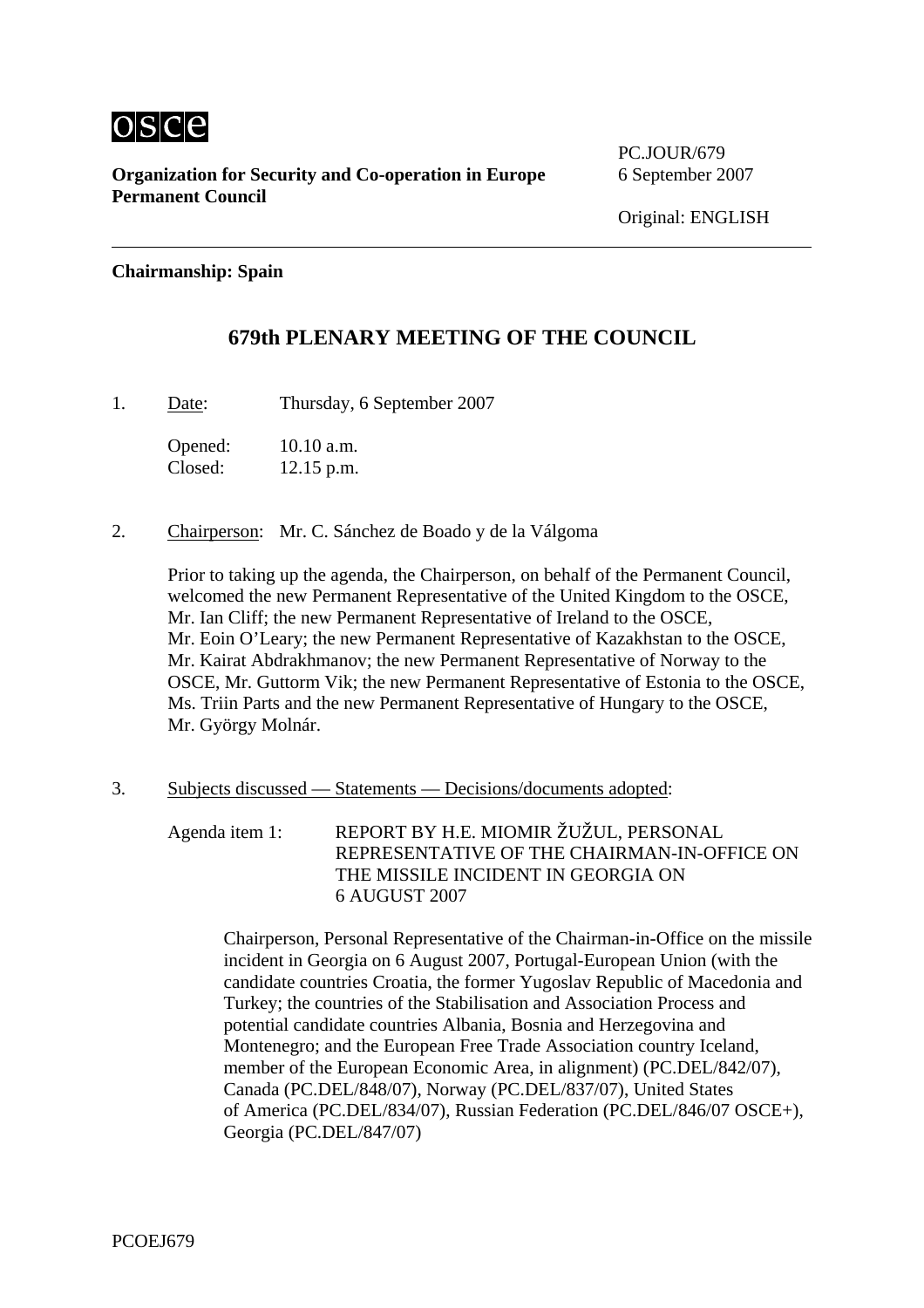## Agenda item 2: REPORT OF THE PERSONAL REPRESENTATIVE OF THE CHAIRMAN-IN-OFFICE FOR ARTICLE IV OF THE DAYTON PEACE ACCORDS, BRIGADIER GENERAL C. SAMPAOLO

Chairperson, Personal Representative of the Chairman-in-Office for Article IV of the Dayton Peace Accords, Portugal-European Union (with the candidate countries Croatia, the former Yugoslav Republic of Macedonia and Turkey; the countries of the Stabilisation and Association Process and potential candidate countries Albania, Bosnia and Herzegovina and Serbia; the European Free Trade Association countries Iceland and Norway, members of the European Economic Area; as well as Armenia, Georgia, Moldova and Ukraine, in alignment) (PC.DEL/843/07), Serbia (also on behalf of Bosnia and Herzegovina, Croatia and Montenegro) (PC.DEL/845/07), Russian Federation, United States of America (PC.DEL/835/07)

Agenda item 3: REVIEW OF CURRENT ISSUES

- (a) *Parliamentary elections in Kazakhstan, held on 18 August 2007*: Portugal-European Union (PC.DEL/844/07), Norway (PC.DEL/838/07), Canada (PC.DEL/849/07), Russian Federation (PC.DEL/852/07 OSCE+), United States of America (PC.DEL/833/07), Kazakhstan (PC.DEL/840/07)
- (b) *Matters of protocol*: Dean of the Permanent Council (Liechtenstein), Albania (PC.DEL/851/07), Chairperson

## Agenda item 4: REPORT ON THE ACTIVITIES OF THE CHAIRMAN-IN-OFFICE

*Announcement of the distribution of the written report on the activities of the Chairman-in-Office*: Chairperson

Agenda item 5: REPORT OF THE SECRETARY GENERAL

- (a) *Announcement of the distribution of the report of the Secretary General*: Secretary General
- (b) *First preparatory conference to the Sixteenth OSCE Economic and Environmental Forum, to be held in Helsinki on 10 and 11 September 2007*: Secretary General

Agenda item 6: ANY OTHER BUSINESS

- (a) *Second Bled Strategic Forum, held in Slovenia, on 26 and 27 August 2007*: Slovenia (PC.DEL/839/07)
- (b) *Parliamentary elections to be held in Greece on 16 September 2007*: Greece (PC.DEL/832/07 OSCE+)